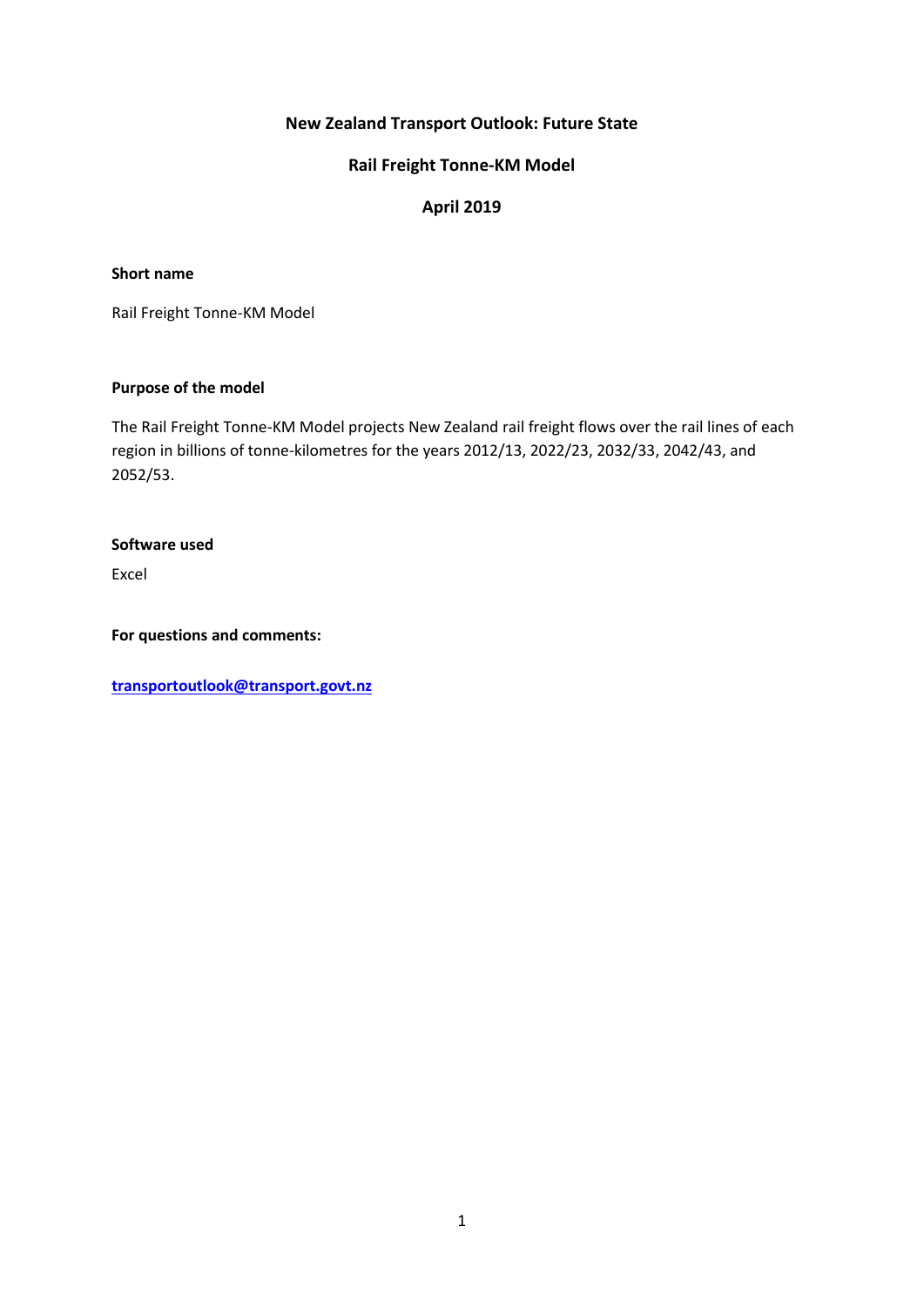### **New Zealand Transport Outlook: Future State**

### **Rail Freight Tonne-KM Model Documentation**

### **1. At a high level, what does this model do?**

The Transport Outlook Rail Freight Tonne-KM Model projects New Zealand rail freight flows over the rail lines of each region in billions of tonne-kilometres for the years 2012/13, 2022/23, 2032/33, 2042/43, and 2052/53. Each rail freight tonne handled may incur tonne-kilometres in several regions. For example, a tonne from Auckland to Wellington would incur tonne-kilometres on the rail lines of the Auckland, Waikato, Manawatu-Wanganui, and Wellington regions. This model aggregates projected rail tonne-kilometres in each region across all tonnes handled.

The model is heavily based on projections from the separately documented New Zealand Transport Outlook Freight Model, which provides projections of region-to-region freight flows in millions of tonnes for 19 commodity groups, by road, rail, and coastal shipping.

There are 14 regions in the model, with the Tasman, Nelson, and Marlborough regions treated as a single region, labelled 'TNM'.

In some cases, figures for 2012/13, 2022/23, 2032/33, 2042/43, and 2052/53 are labelled simply 2012, 2022, 2032, 2042, and 2052, respectively.

# **2. Where do I find the model results?**

The model consists of a single Excel workbook for each scenario to be modelled. The table in the upper left corner (C6:H21) of the second sheet in the workbook, labelled 'Results', summarises total projected tonne-kilometres by region of the rail line where the tonne-kilometres are incurred. Results for each of five modelled years are provided under coloured headings: 2012/13 is shown in red in column D; 2022/23 is shown in yellow in column E; 2032/33 is shown in green in column F; 2042/43 is shown in blue in column G, and 2052/53 is shown in yellow in column H. These heading colours are used consistently with the given years throughout the model.

There are also projection sheets for individual regions, with tabs identified by the name of each region. The tables on rows 29-44 of these tabs show total tonne-kilometres on the rail lines of that region broken out by the region-to-region lane incurring the tonne-kilometres. For example, in the 'Manawatu' sheet, cell I36 shows the 2012/13 tonne-kilometres on the railways of the Manawatu region incurred by freight moving from Taranaki to Hawke's Bay.

# **3. What are the inputs to this model and where do they come from?**

As noted above, the most important inputs are from the Freight Model, which provides projections of region-to-region freight flows in millions of tonnes, by road, rail, and coastal shipping for 2012/13, 2022/23, 2032/33, 2042/43, and 2052/53. These results for rail are reproduced in rows 52-67 of the 'Results' sheet.

For each region, there is also a table showing the assumed tonne-kilometres incurred on the rail lines of the region by one tonne moving on the indicated region-to-region lane or, equivalently, the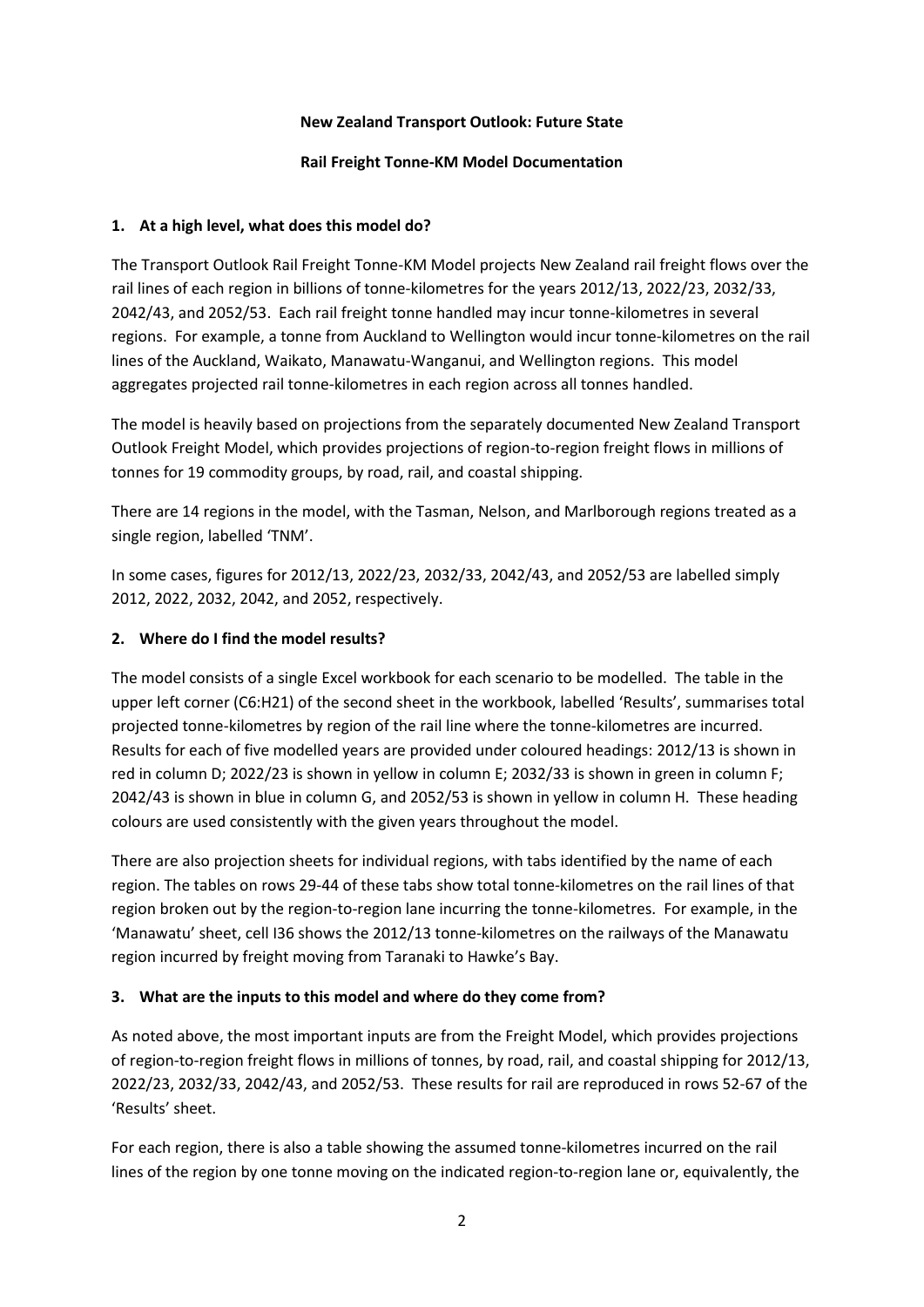distance a tonne moving on the indicated region-to-region lane would move within the region. These tables appear in cells C6:Q20 of each of the sheet for each region. For example, cell I15 of the 'Manawatu' sheet shows that a tonne moving from Wellington to Hawke's Bay would incur 134 tonne-kilometres in the Manawatu region; that is, a tonne moving from Wellington to Hawke's Bay would move 134 kilometres over railways in the Manawatu region.

For freight that does not originate or terminate in the region, the distances are calculated by first selecting the most likely available routing for rail movements between the two regions, then measuring the distance between the nearest town to where that route would enter the region and the nearest town to where that route would leave the region. The assumed routings are shown in the 'Routings' sheet, which shows the assumed origin of the freight, the assumed towns nearest to each regional border crossed, and the assumed destination of the freight. For example, cell I15 of the 'Routings' sheet shows that the assumed routing from Wellington to Hawke's Bay would be Napier-Kopua-Manakau-Wellington (it is actually shown in the reverse order, but this does not affect the distances) where Manakau is the nearest town to where the route enters the Manawatu region from the Wellington region and Kopua is the nearest town to where the route enters the Hawke's Bay region from the Manawatu region. The assumed distance moved by this freight in the Manawatu region is, therefore, the distance from Kopua to Manakau. These distances are found in the 'Distances' sheet. Cell R16 of this sheet shows that this distance from Kopua to Manakau is 134 kilometres.

For freight that originates or terminates in a region, the distance within the region is based on the distance from an assumed hub town in the region to/from the town on the assumed route nearest the regional border. In most cases, the hub town is the largest city in the region. For example, the distance incurred in the Waikato region by freight moving from Waikato to Bay of Plenty is the distance from the Hamilton to Hemopo, which cell H9 of the 'Distances' sheet shows to be 63 kilometres. This distance is repeated in cell G9 of the 'Wakato' sheet.

There are four exceptions where the hub town is not the largest city in the region:

- 1) For Hawkes Bay, the hub town is Napier, although Hastings has a larger population. This is because Napier is the location of the Port of Napier, a major rail freight origin and destination.
- 2) For TNM (Tasman-Nelson-Marlborough), the hub town is Blenheim. Although Nelson has a larger population, it is not served by a rail line.
- 3) For the West Coast, the hub town is Ngakawau. Although Ngakawau is a small town, it is adjacent to the Stockton Mine, a major origin point for freight on the West Coast.
- 4) For Bay of Plenty, Tauranga is the hub city for inbound freight, as it is the largest city and the location of the Port of Tauranga. However, for outbound freight, the hub city is Kawerau, in the heart of the Bay of Plenty's logging region, which is the source of much of the Bay of Plenty's outbound freight.

The nearest towns to regional boundaries were identified primarily from the maps on the website of Local Government New Zealand: [www.lgnz.co.nz/home/nzs-local-government/new-zealands](http://www.lgnz.co.nz/home/nzs-local-government/new-zealands-councils/)[councils/.](http://www.lgnz.co.nz/home/nzs-local-government/new-zealands-councils/) Rail distances were taken from Section 10 of Kiwirail's "Rail Operating Procedures", which we used with the kind permission of Kiwirail.